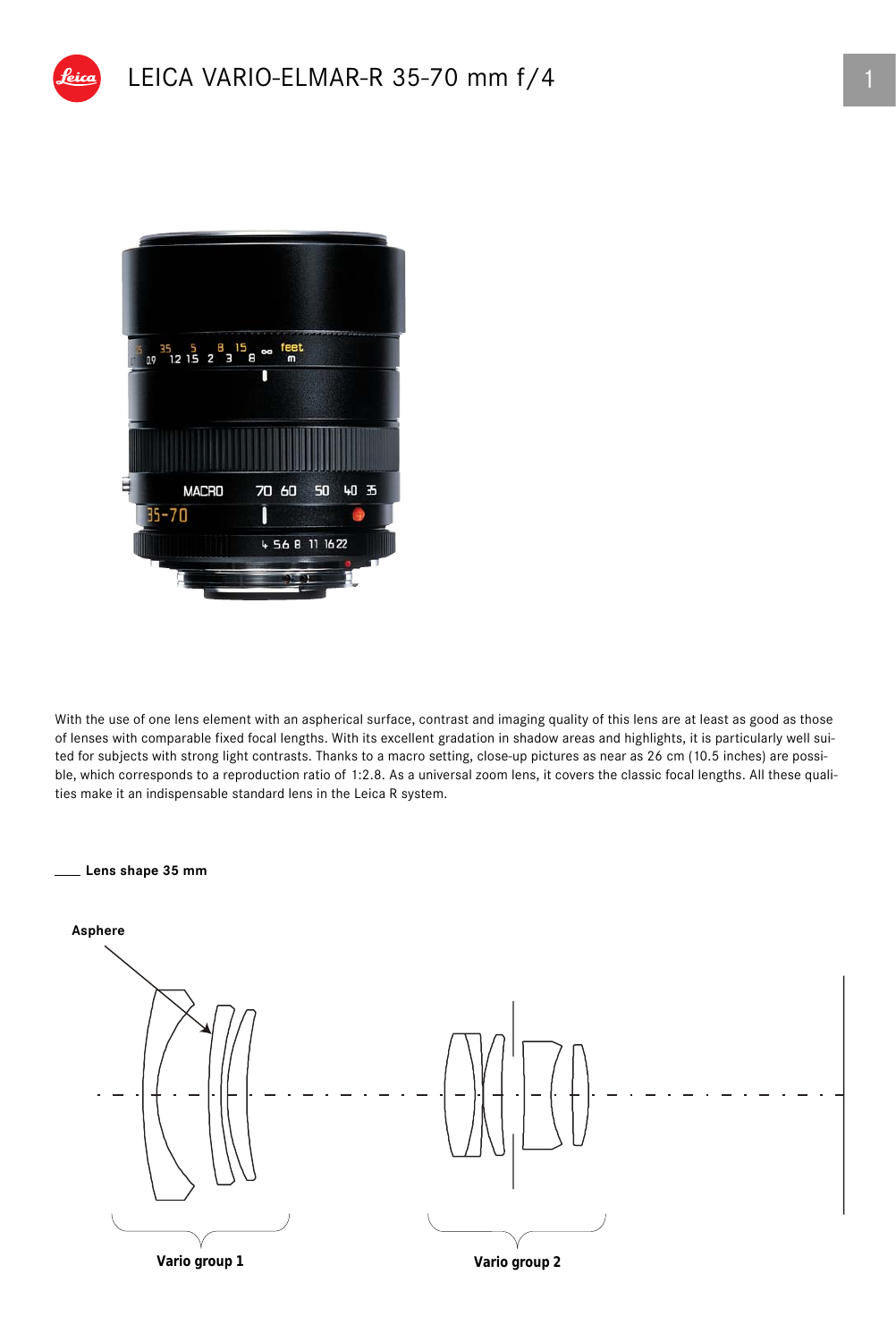

**Lens shape 50 mm**



**Lens shape 70 mm**

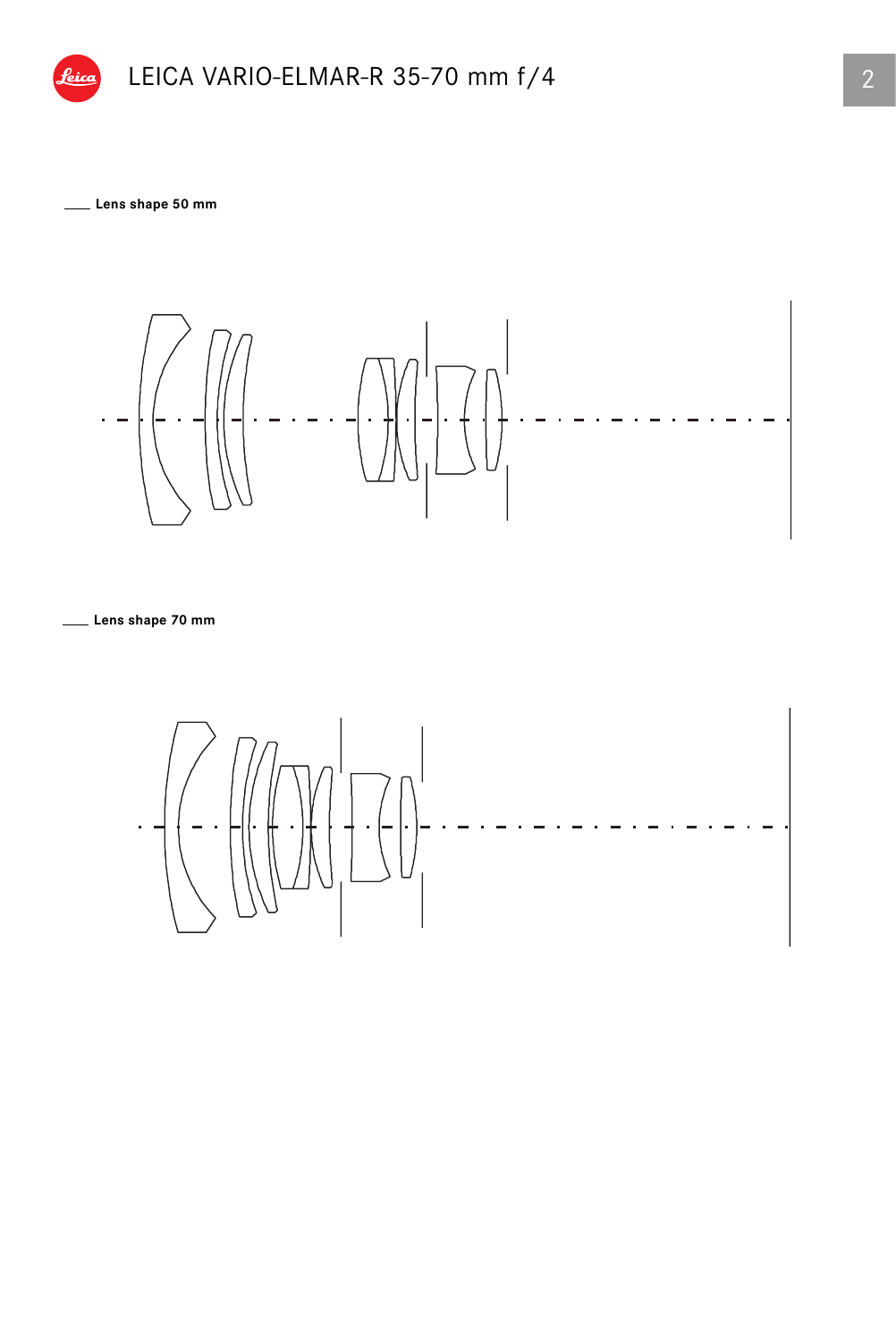

**Engineering drawing**

| <b>Technical Data</b>                          |                                                                                                            |
|------------------------------------------------|------------------------------------------------------------------------------------------------------------|
| Angle of view (diagonal, horizontal, vertical) | At 35 mm focal length: 63°, 54°, 38°,                                                                      |
|                                                | at 70 mm focal length: 34°, 29°, 19°                                                                       |
| Optical design                                 | Number of elements / groups: $8/7$                                                                         |
|                                                | <b>Focusing range:</b> 0.5 m to Infinity, in macro-position 0.26 m                                         |
| <b>Distance setting</b>                        | Scale: Combined meter/feet-increments                                                                      |
|                                                | <b>Smallest object field:</b> 28 mm focal length: 350 x 525 mm, at 70 mm focal length: 192 x 288 mm,       |
|                                                | in macro-position: $67 \times 101$ mm                                                                      |
|                                                | Highest reproduction ratio: 28 mm focal length: 1:14.6, 70 mm focal length: 1:8,                           |
|                                                | in macro-position: 1:2.8                                                                                   |
| Diaphragm                                      | <b>Setting / Type:</b> Preset diaphragm with clickstops (including half values), Fully automatic diaphragm |
|                                                | <b>Smallest aperture:</b> f/16                                                                             |
| <b>Bayonet</b>                                 | LEICA R quick-change bayonet for LEICA R3 to LEICA R9 with mechanical, and, for LEICA R8/R9,               |
|                                                | additional electronic exposure control                                                                     |
| Filter (type)                                  | Internal thread for screw-in type filters E 60                                                             |
| Lens hood                                      | Separate, screw-in type, also attachable in reverse position                                               |
| Dimensions and weight                          | Length: ca. 79 mm                                                                                          |
|                                                | Largest diameter: ca. 74 mm                                                                                |
|                                                | Weight: $ca. 505 g$                                                                                        |
|                                                |                                                                                                            |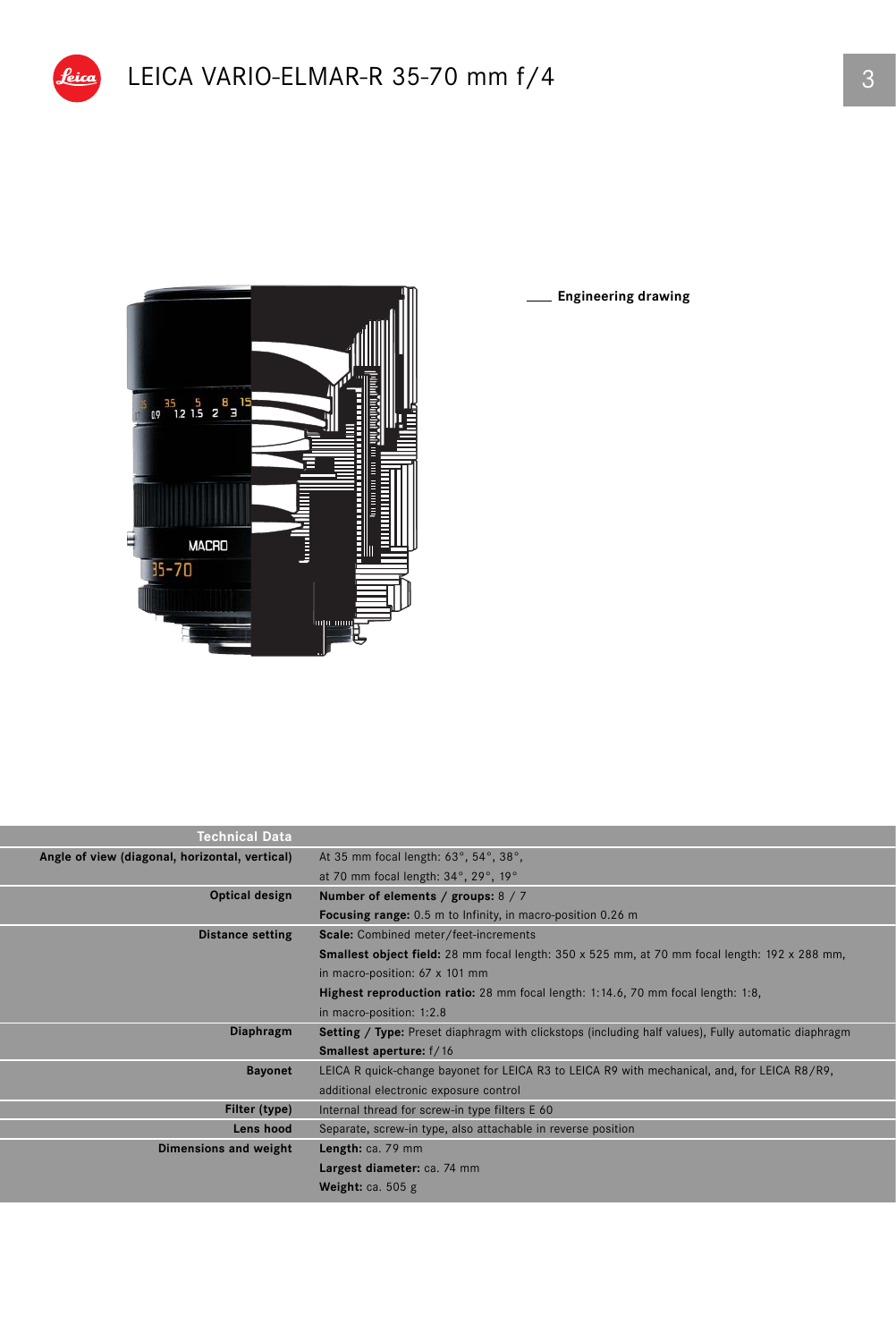## **MTF graphs 35 mm**







The MTF is indicated both at full aperture and at f/5.6 at long taking distances (infinity). Shown is the contrast in percentage for 5, 10, 20 and 40 lp/mm accross the height of the 35 mm film format, for tangential (dotted line) and sagittal (solid line) structures, in white light. The 5 and 10 lp/mm will give an indication regarding the contrast ratio for large object structures.The 20 and 40 lp/mm records the resolution of finer and finest object structures.

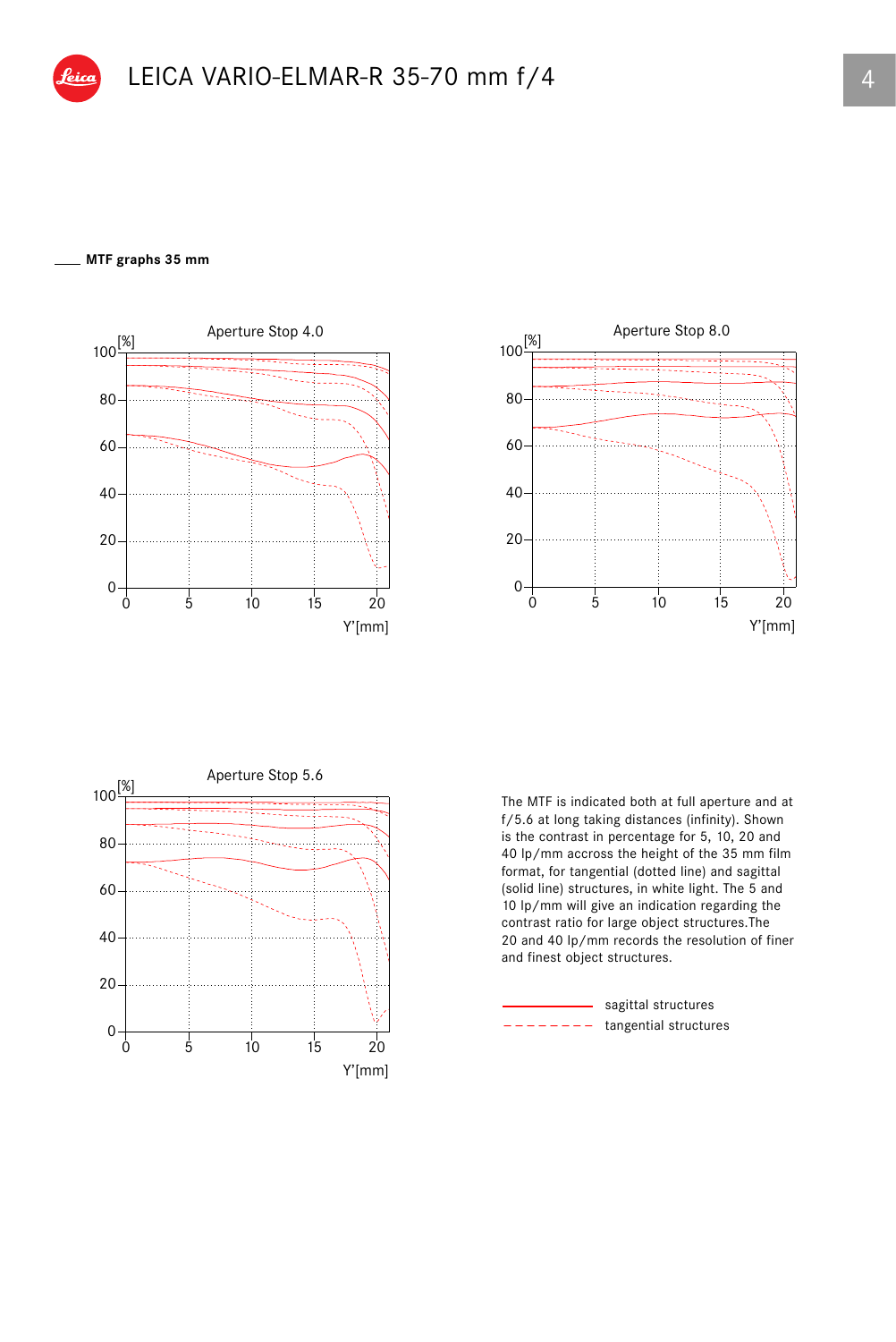## **Distortion 35 mm**



Effective Distortion



**Vignetting 35 mm**



Distortion is the deviation of the real image height (in the picture) from the ideal image height. The relative distortion is the percentage deviation. The ideal image height results from the object height and the magnification. The image height of 21.6mm is the radial distance between the edge and the middle of the image field for the format 24mm x 36mm. The graph of the effective distortion illustrates the appearance of straight horizontal and vertical lines in the picture.

Vignetting is a continous decrease of the illumination to the edges of the image field. The graph shows the percentage lost of illumination over the image height. 100% means no vignetting.

 $------$  tangential structures - sagittal structures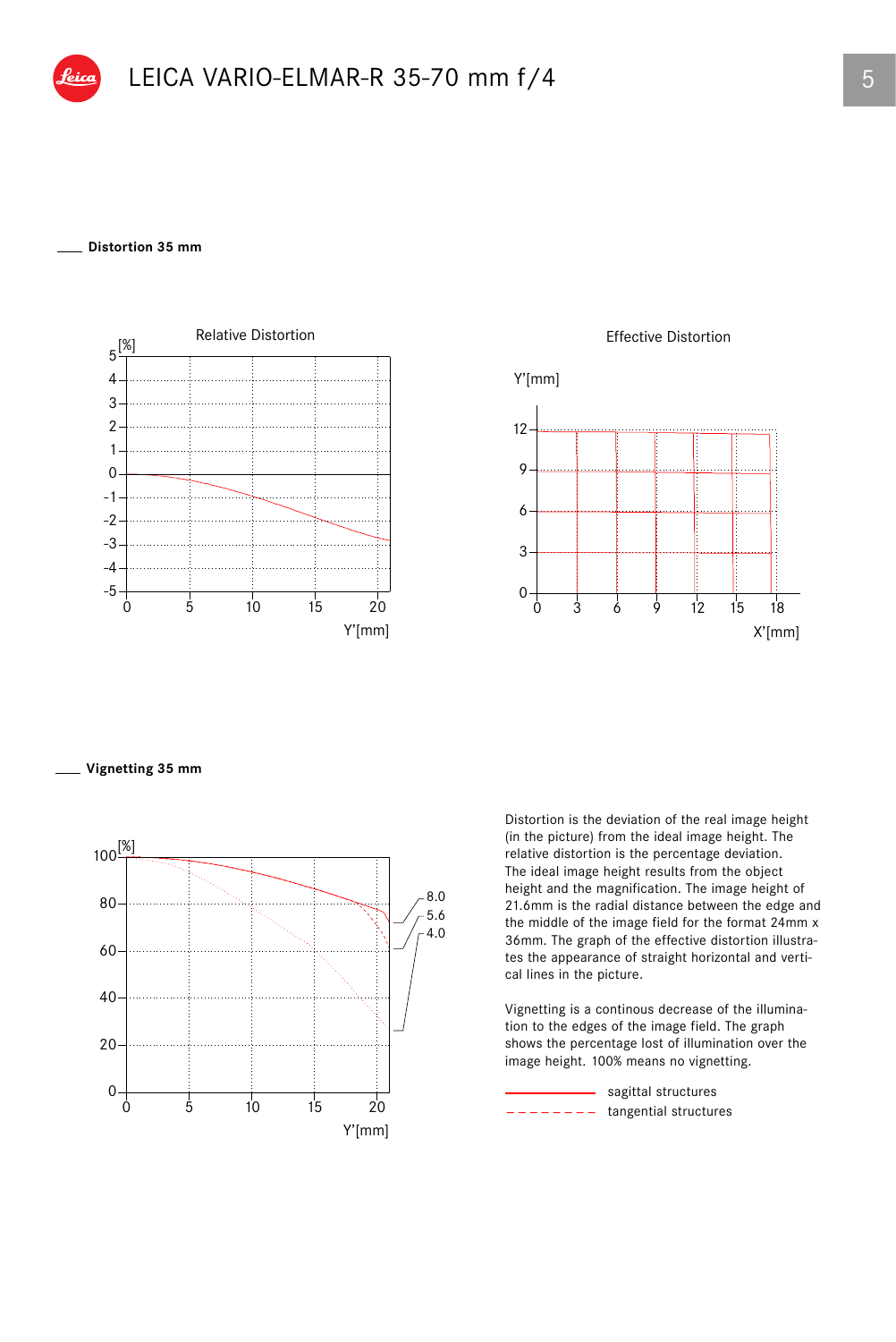

**50 mm**

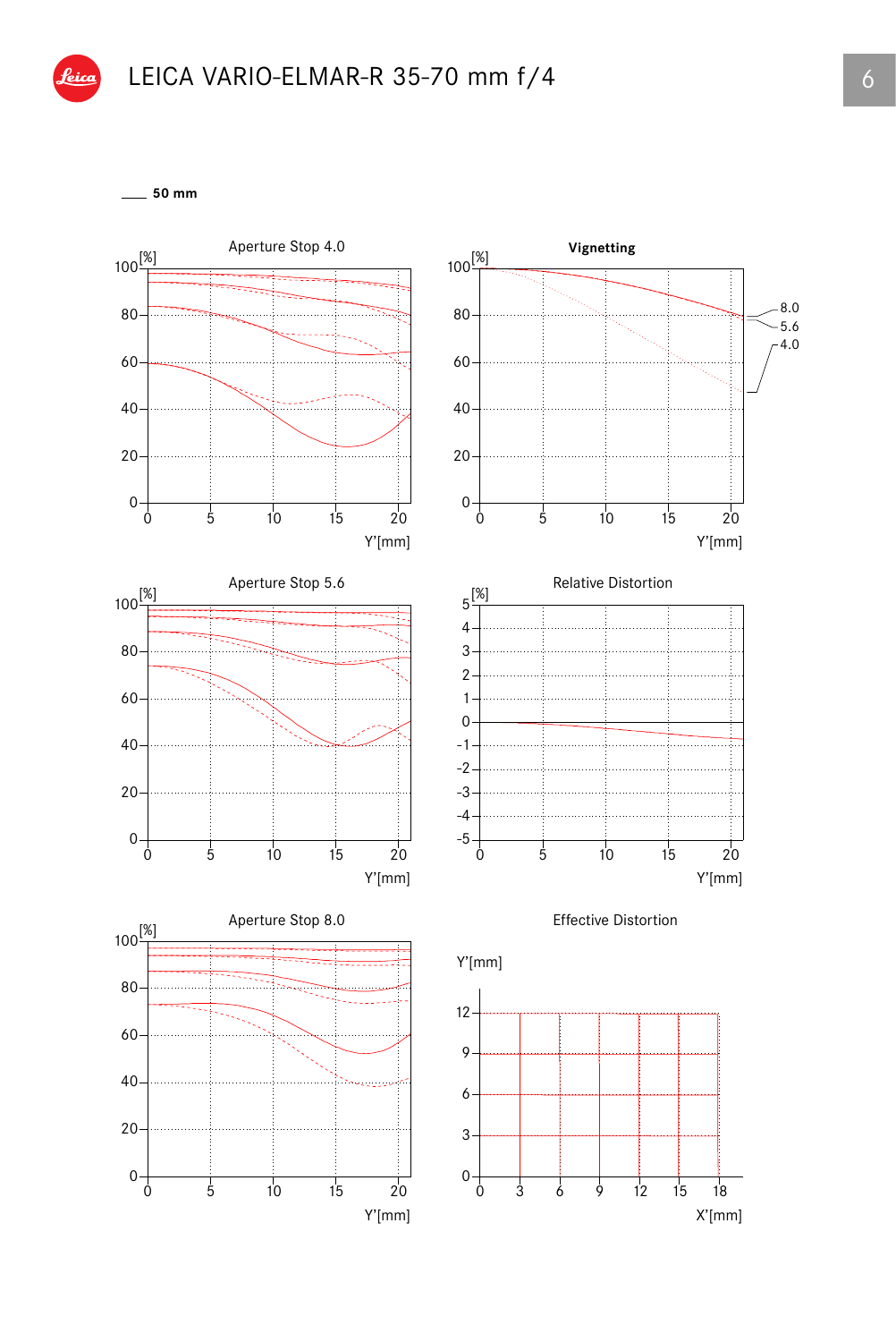

**70 mm**

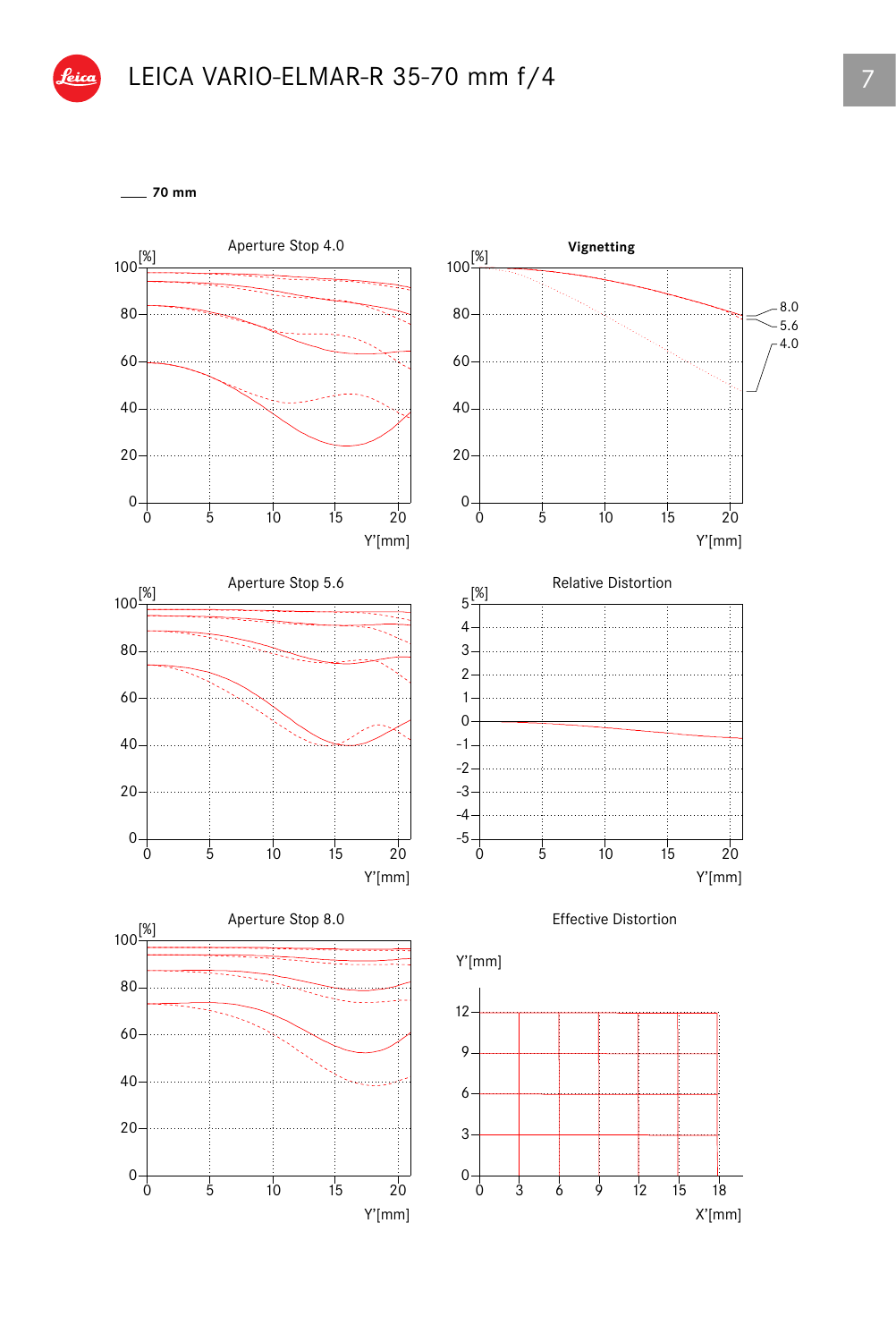

Depth of field table 35 mm

|          |          | Aperture Stop    |                  |                  |                  |                  |                  | Magnification |
|----------|----------|------------------|------------------|------------------|------------------|------------------|------------------|---------------|
|          |          | 4                | 5,6              | 8                | 11               | 16               | 22               |               |
|          | 0,6      | $0,572 - 0,631$  | $0,562 - 0,645$  | $0,547 - 0,667$  | $0,530 - 0,697$  | $0,505 - 0,754$  | $0,478 - 0,840$  | 1/14,6        |
|          | 0,7      | $0,661 - 0,745$  | $0,647 - 0,764$  | $0,627 - 0,797$  | $0,604 - 0,841$  | $0,570 - 0,930$  | $0,534 - 1,070$  | 1/17,5        |
| Ξ        | 0,9      | $0,834 - 0,979$  | $0,811 - 1,015$  | $0,778 - 1,076$  | $0,741 - 1,163$  | $0,688 - 1,350$  | $0,635 - 1,684$  | 1/23,1        |
| Setting  | 1,2      | 1,081 - 1,351    | $1,041 - 1,424$  | $0,986 - 1,550$  | $0,926 - 1,747$  | $0,842 - 2,228$  | $0,761 - 3,375$  | 1/31,4        |
|          | 1,5      | 1,316 - 1,750    | $1,255 - 1,876$  | $1,174 - 2,108$  | 1,088 - 2,499    | $0,972 - 3,649$  | $0,863 - 8,459$  | 1/39,8        |
| Distance | 2        | $1,680 - 2,482$  | $1,580 - 2,751$  | $1,452 - 3,292$  | 1,320 - 4,385    | $1,149 - 10,08$  | $0,998 - \infty$ | 1/53,7        |
|          | 3        | $2,323 - 4,269$  | $2,133 - 5,152$  | 1,902 - 7,508    | $1,678 - 17,87$  | $1,407 - \infty$ | $1,183 - \infty$ | 1/81,5        |
|          | 8        | $4,455 - 42,47$  | $3,792 - \infty$ | $3,105 - \infty$ | $2,538 - \infty$ | $1,954 - \infty$ | $1,540 - \infty$ | 1/220         |
|          | $\infty$ | $9.920 - \infty$ | $7.114 - \infty$ | $5.007 - \infty$ | $3,668 - \infty$ | $2,551 - \infty$ | $1,882 - \infty$ | $1/\infty$    |



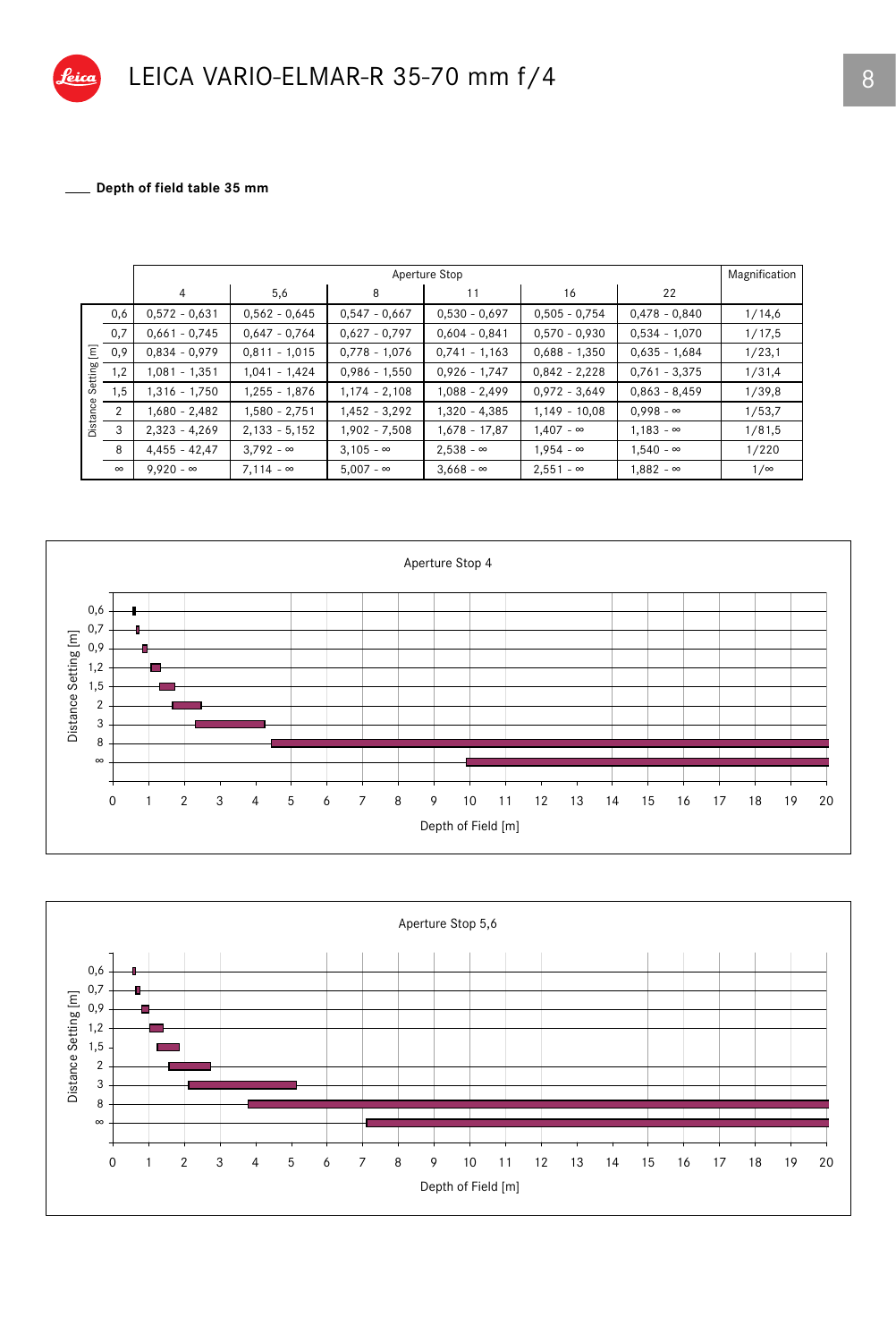





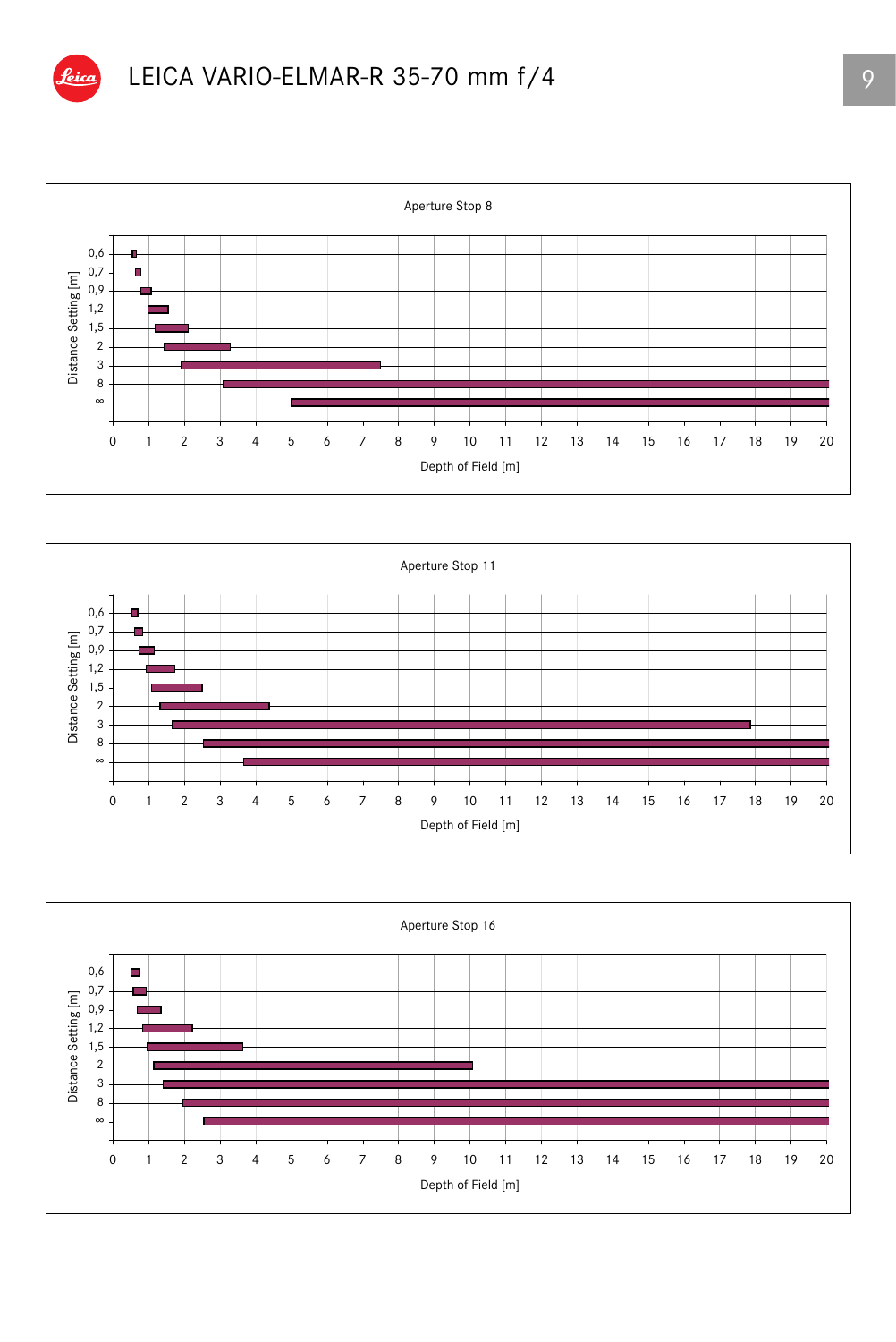

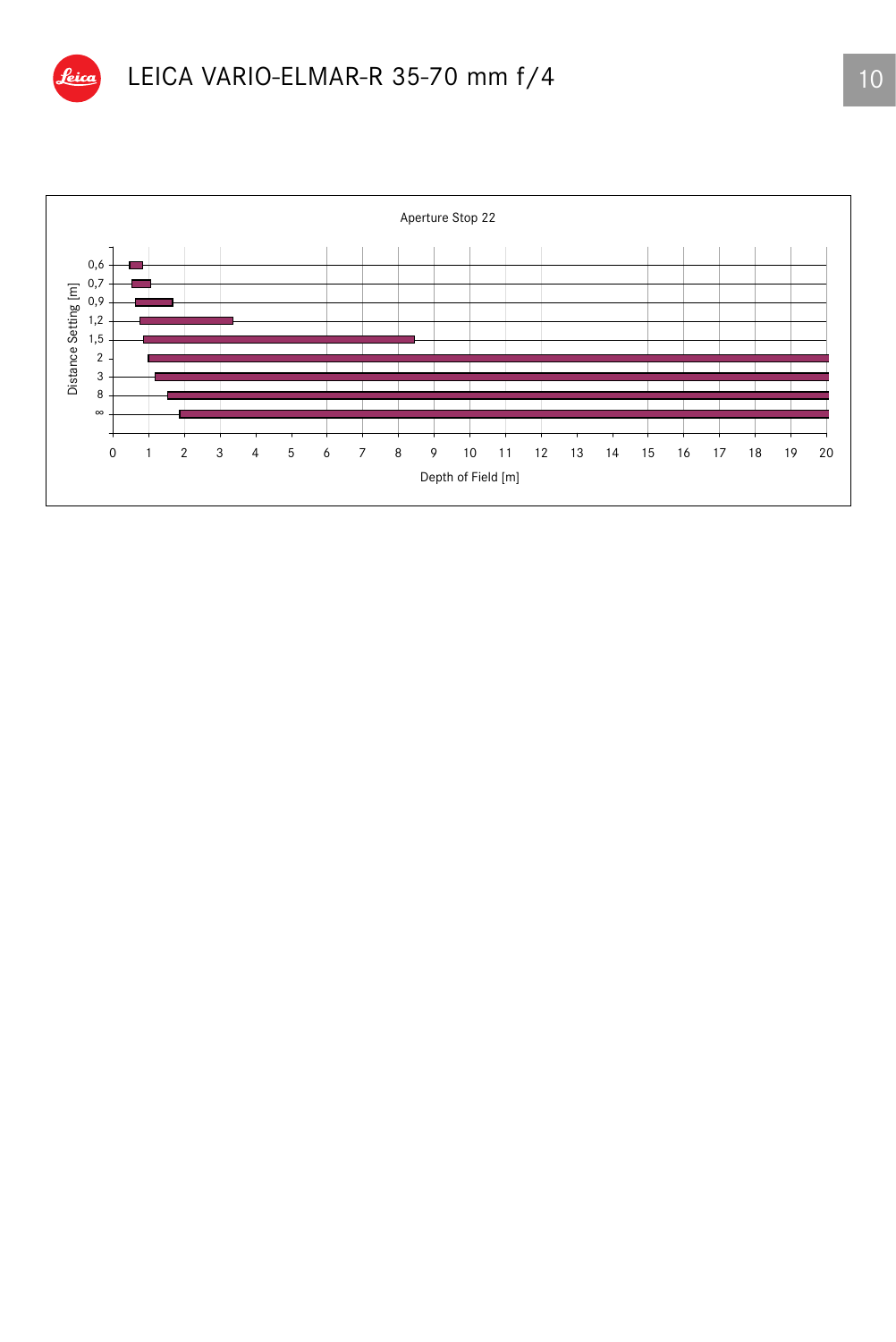

Depth of field table 50 mm

|          |          | Aperture Stop    |                  |                  |                  |                  | Magnification    |            |
|----------|----------|------------------|------------------|------------------|------------------|------------------|------------------|------------|
|          |          | 4                | 5,6              | 8                | 11               | 16               | 22               |            |
|          | 0,6      | $0,581 - 0,620$  | $0,574 - 0,629$  | $0,563 - 0,643$  | $0,551 - 0,661$  | $0,532 - 0,693$  | $0,511 - 0,738$  | 1/11,9     |
|          | 0,7      | $0,674 - 0,729$  | $0,664 - 0,741$  | $0,649 - 0,761$  | $0,633 - 0,787$  | $0,607 - 0,835$  | $0,579 - 0,903$  | 1/14,1     |
| Ξ        | 0,9      | $0,855 - 0,950$  | $0,839 - 0,972$  | $0,815 - 1,007$  | $0,788 - 1,055$  | $0,747 - 1,148$  | $0,703 - 1,285$  | 1/18,6     |
| Setting  | 1,2      | $1,120 - 1,294$  | $1,091 - 1,336$  | $1,050 - 1,405$  | $1,004 - 1,504$  | $0,936 - 1,705$  | $0,867 - 2,038$  | 1/25,3     |
|          | 1,5      | $1,375 - 1,653$  | $1,331 - 1,723$  | $1,270 - 1,842$  | $1,202 - 2,018$  | $1,104 - 2,405$  | $1,008 - 3,141$  | 1/32,0     |
| Distance | 2        | $1,780 - 2,286$  | 1,706 - 2,426    | $1,606 - 2,673$  | $1,497 - 3,066$  | $1,346 - 4,080$  | $1,204 - 6,839$  | 1/43,1     |
|          | 3        | $2,525 - 3,706$  | $2,376 - 4,094$  | $2,183 - 4,864$  | $1,984 - 6,376$  | $1,725 - 13,41$  | $1,494 - \infty$ | 1/65,3     |
|          | 8        | $5,294 - 16,57$  | $4,669 - 29,15$  | $3,969 - \infty$ | $3,346 - \infty$ | $2,659 - \infty$ | $2,140 - \infty$ | 1/176      |
|          | $\infty$ | $15,50 - \infty$ | $11,10 - \infty$ | $7,795 - \infty$ | $5,694 - \infty$ | $3,942 - \infty$ | $2,892 - \infty$ | $1/\infty$ |



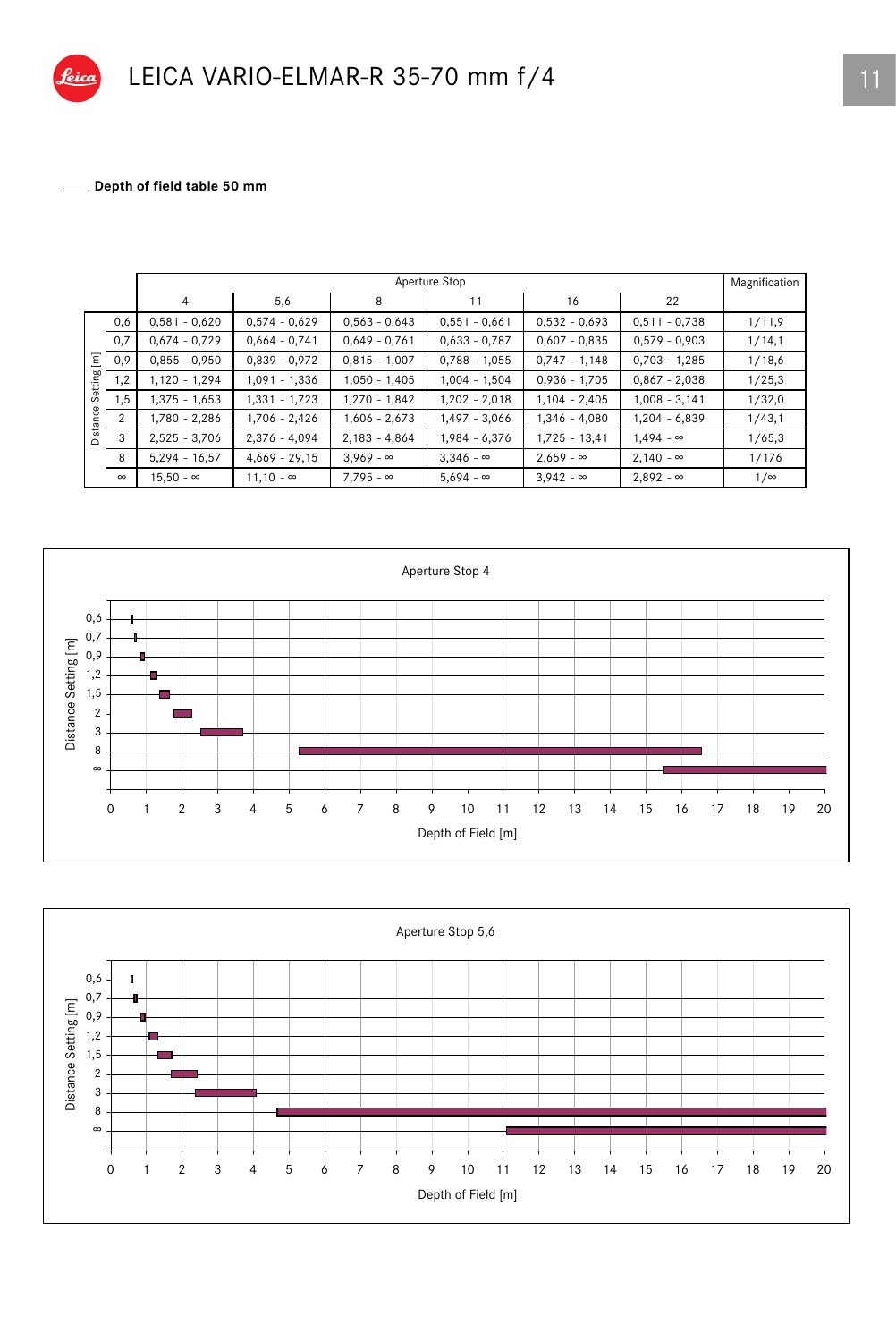





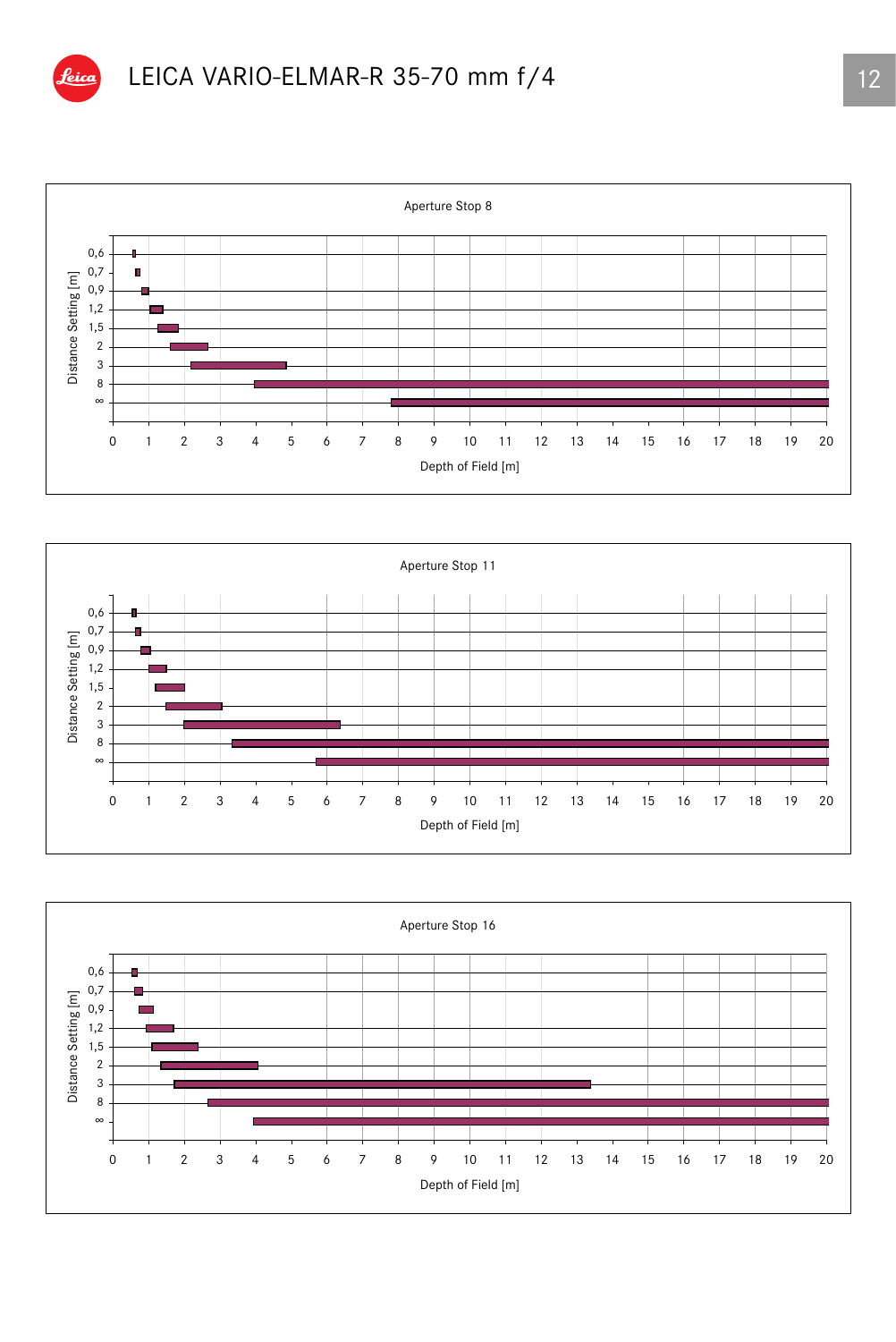

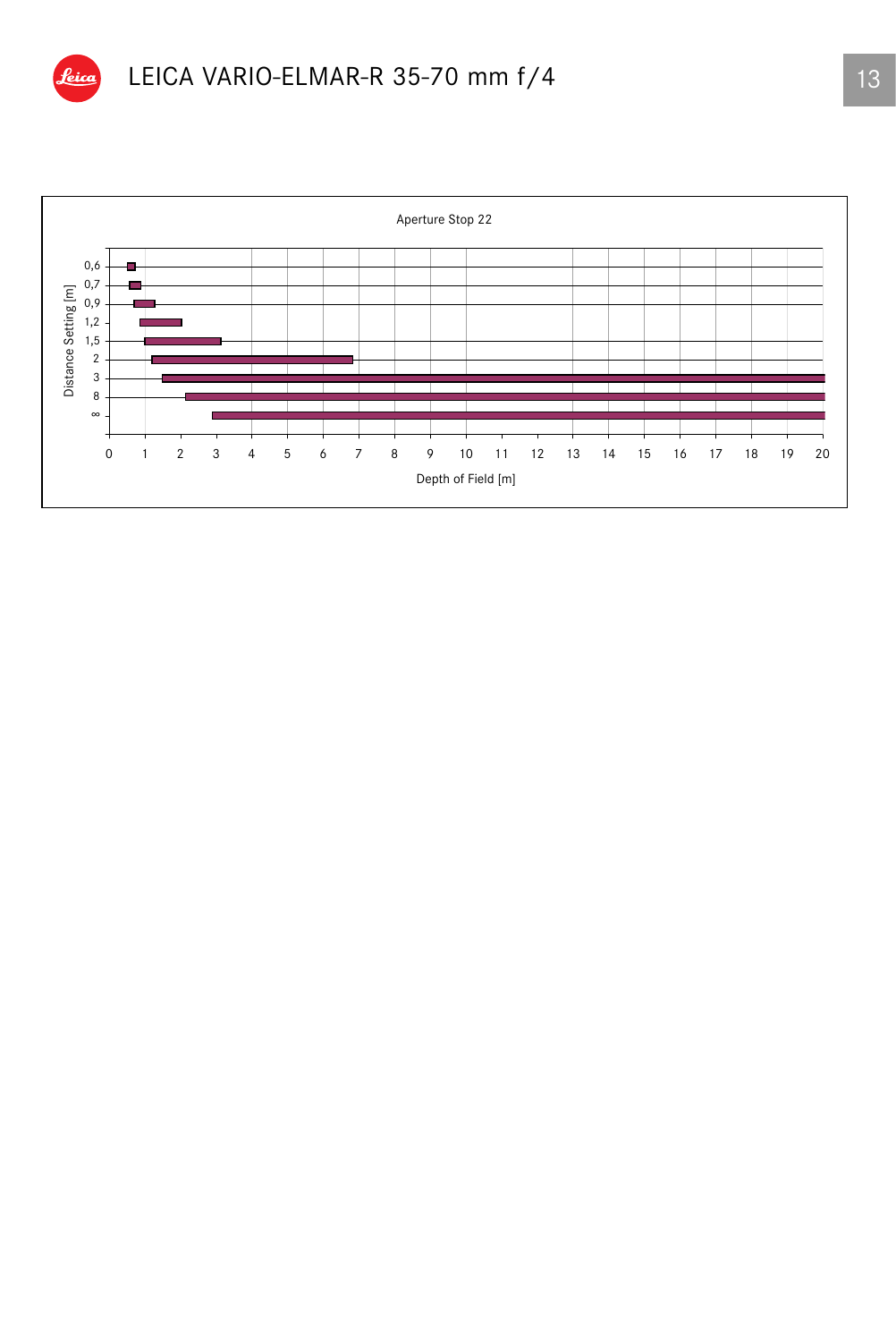

\_ Depth of field table 70 mm

|                  |                | Aperture Stop    |                  |                  |                  |                  |                  | Magnification |
|------------------|----------------|------------------|------------------|------------------|------------------|------------------|------------------|---------------|
|                  |                | $\overline{4}$   | 5,6              | 8                | 11               | 16               | 22               |               |
|                  | 0,6            | $0,591 - 0,610$  | $0,587 - 0,613$  | $0,582 - 0,619$  | $0,576 - 0,627$  | $0,566 - 0,640$  | $0,554 - 0,656$  | 1/7,97        |
|                  | 0,7            | $0,687 - 0,713$  | $0,683 - 0,718$  | $0,675 - 0,727$  | $0,667 - 0,737$  | $0,653 - 0,756$  | $0.637 - 0.780$  | 1/9,46        |
| $\overline{\Xi}$ | 0,9            | $0,878 - 0,923$  | $0,871 - 0,932$  | $0.859 - 0.946$  | $0,844 - 0,965$  | $0,822 - 0,997$  | $0,796 - 1,040$  | 1/12,4        |
| Setting          | 1,2            | $1,161 - 1,242$  | $1,148 - 1,258$  | $1,127 - 1,285$  | $1,101 - 1,320$  | $1,062 - 1,384$  | $1,019 - 1,469$  | 1/16,9        |
|                  | 1,5            | 1,439 - 1,567    | $1,418 - 1,593$  | 1,386 - 1,636    | 1,348 - 1,695    | $1,289 - 1,802$  | $1,225 - 1,952$  | 1/21,3        |
| Distance         | $\overline{2}$ | $1,892 - 2,121$  | 1,856 - 2,170    | $1,800 - 2,253$  | 1,736 - 2,366    | $1,638 - 2,583$  | $1,536 - 2,906$  | 1/28,7        |
|                  | 3              | $2,762 - 3,284$  | $2,684 - 3,404$  | $2,569 - 3,614$  | $2,438 - 3,917$  | $2,249 - 4,558$  | $2,058 - 5,681$  | 1/43,4        |
|                  | 8              | $6,494 - 10,43$  | $6,073 - 11,76$  | $5,507 - 14,75$  | $4,934 - 21,66$  | $4,209 - 100,9$  | $3,582 - \infty$ | 1/117         |
|                  | $\infty$       | $34.30 - \infty$ | $25.07 - \infty$ | $17.57 - \infty$ | $12,80 - \infty$ | $8.829 - \infty$ | $6.446 - \infty$ | $1/\infty$    |



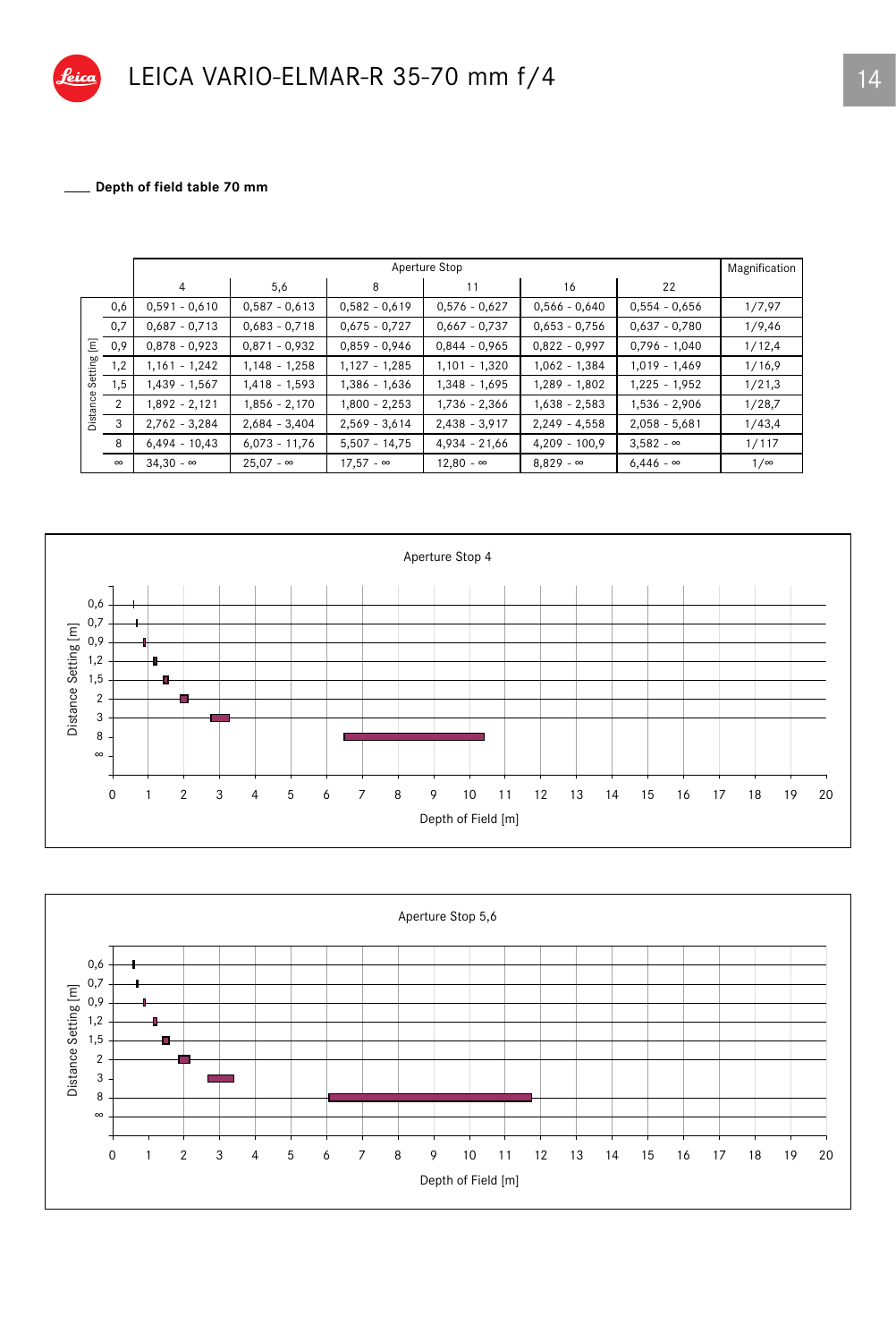